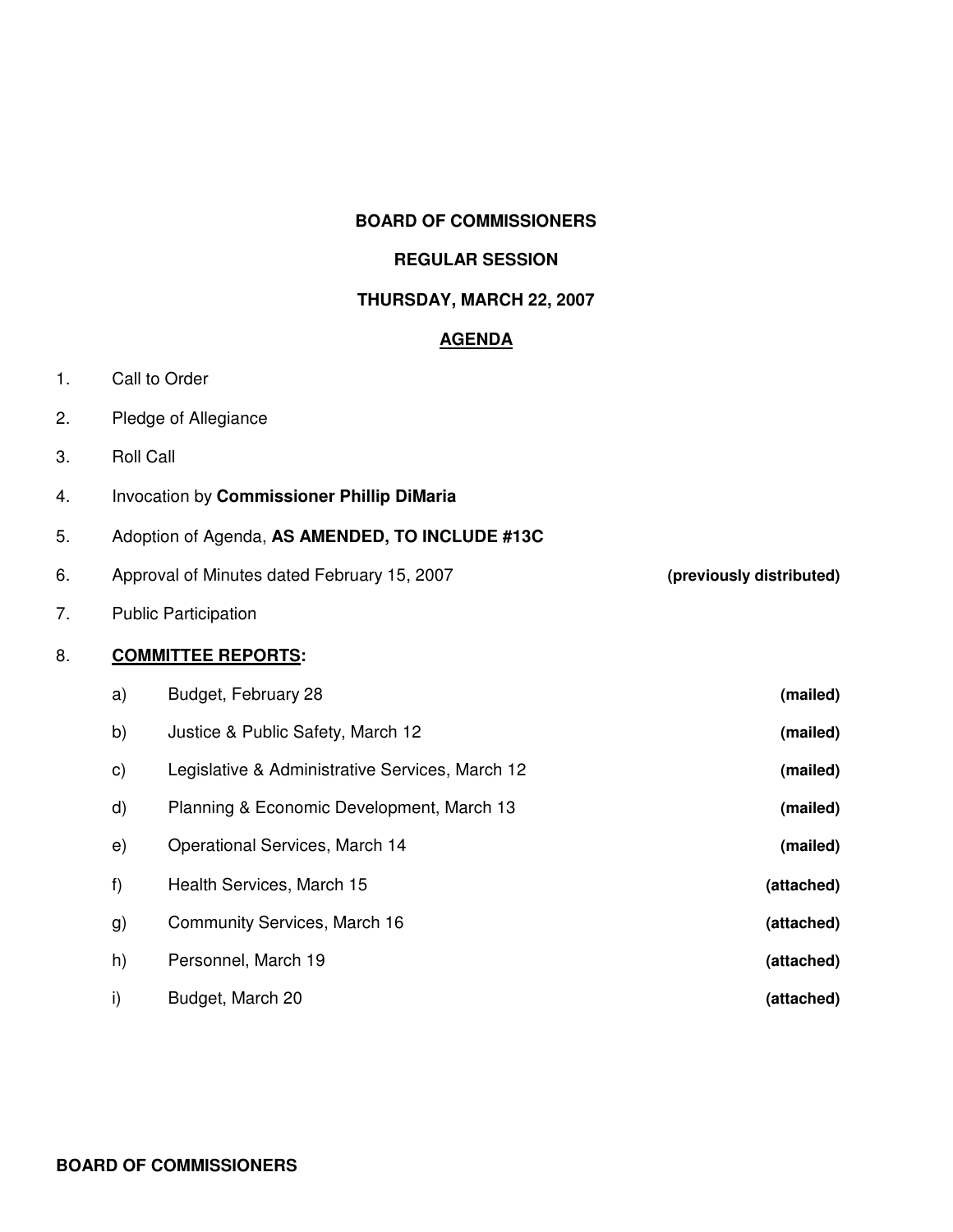## **AGENDA MARCH 22, 2007 PAGE 2**

|     | j) | Finance, March 21                                                                                                                                                                                                               | (attached) |  |  |  |
|-----|----|---------------------------------------------------------------------------------------------------------------------------------------------------------------------------------------------------------------------------------|------------|--|--|--|
|     | k) | Ad Hoc to Select Director of Human Resources Dept., March 21<br>(waived by Personnel Committee Chair)                                                                                                                           | (attached) |  |  |  |
| 9.  |    | <b>RESOLUTIONS:</b>                                                                                                                                                                                                             |            |  |  |  |
|     | a) | Declaring April 2-8, 2007 as Public Health Week in Macomb County<br>and Recognizing Efforts of Health Department in Preventing Disease<br>and Promoting Health (recommended by Health Services Committee<br>on 3-15-07)         | (attached) |  |  |  |
|     | b) | Declaring the Week of June 29, 2007 as National Clean Beaches Week<br>(offered by Board Chair; recommended by Finance Committee on<br>$3-21-07$                                                                                 | (attached) |  |  |  |
|     | c) | Commending Jason Lynn - Eagle Scout (offered by Drolet; recommended<br>by Finance Committee on 3-21-07)                                                                                                                         | (attached) |  |  |  |
|     | d) | Proclaiming April 22-28, 2007 as Administrative Professionals Week in<br>Macomb County (offered by DeSaele and Brown; recommended by<br>Finance Committee on 3-21-07)                                                           | (attached) |  |  |  |
|     | e) | Commending DeKeyser Elementary on Being Named a Blue Ribbon<br>School (offered by Rocca; recommended by Finance Committee on<br>3-21-07; currently being developed)                                                             |            |  |  |  |
|     | f) | Commending Harvey Elementary on Being Named a Blue Ribbon School<br>(offered by Rocca; recommended by Finance Committee on 3-21-07;<br>currently being developed)                                                               |            |  |  |  |
| 10. |    | Update from Director, Facilities and Operations Department, Re: Evening and<br>Weekend Patrol for Breaks in Old Galvanized Water Lines in Court and County<br>Buildings (requested at February Full Board meeting)              |            |  |  |  |
| 11. |    | Item Waived by Community Services Committee Chair: Authorize Community<br>(mailed)<br>Services Agency to Receive Funds from Oakland Livingston Human Service<br>Agency                                                          |            |  |  |  |
| 12. |    | Item Waived by JPS Committee Chair: Authorize Community Corrections to<br>(mailed)<br>Apply for Department of Health and Human Services, Substance Abuse and<br>Mental Health Services Administration Grant Funding for FY 2007 |            |  |  |  |
| 13. |    | <b>APPOINTMENTS:</b>                                                                                                                                                                                                            |            |  |  |  |
|     | a) | <b>COMMUNITY MENTAL HEALTH SERVICES BOARD</b><br>4 vacancies $-3$ year terms                                                                                                                                                    |            |  |  |  |

(4 applications were mailed)